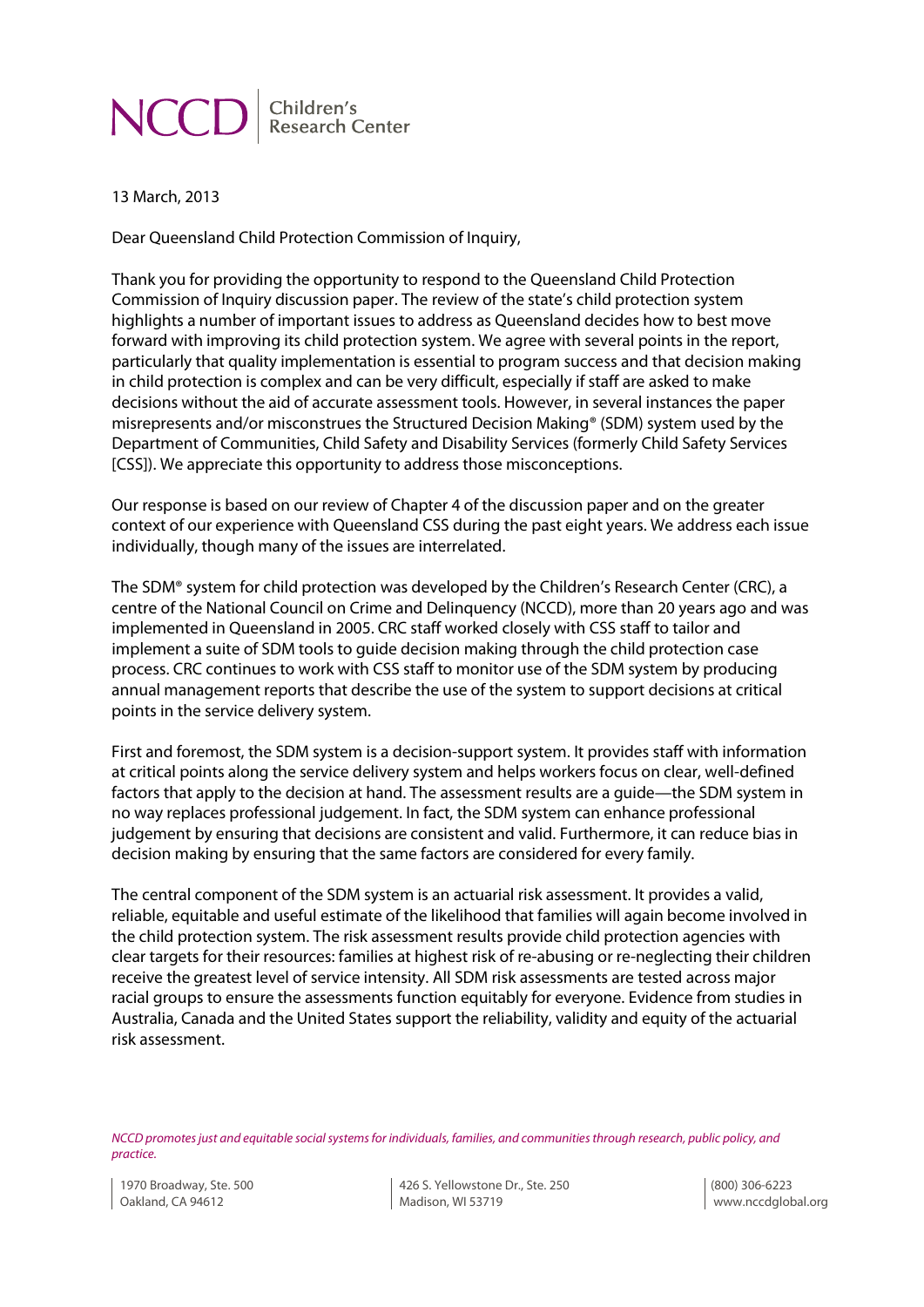The following section responds to several specific misunderstandings about the SDM system in general and the SDM system used in Queensland in particular. It is presented in a question- and answer-format to align our responses with particular misunderstandings.

## **1. Is evidence for the SDM® system entirely from the United States?**

No. Risk assessments like the one in Queensland have been validated in multiple countries outside of the United States, starting in South Australia in 1999. New South Wales is currently undergoing a validation and Northern Territories plans to validate next year. In addition, risk assessments similar to the one in Queensland were recently validated in Ontario and British Columbia, Canada, and validation study planning efforts are underway in Singapore.

CRC strongly encourages each agency that adopts a risk assessment to validate it on the local population. Like many jurisdictions, Queensland first adopted a risk assessment that was developed on a US population, then revalidated it on local cases that were served under local policies and procedures. In 2008, the risk assessment was recalibrated and risk classification cut scores were adjusted. In 2011, a full validation provided evidence that the risk assessment was working as intended, though with minor modifications could be improved. The revised risk assessment has since been implemented. In short, the risk assessment is valid for the Queensland child protection population.

### **2. Do SDM® assessments produce overly-risk averse decision making and contribute to an increase in the number of children in care?**

The SDM system differentiates between immediate *safety* and longer-term *risk*. While they are similar, the differences are important in the context of decision making. *Safety* reflects imminent danger to a child in the current situation and directly supports workers' decisions about whether children can remain safely in their homes while the investigation and assessment proceeds. Decisions about degree of safety are guided by a structured safety assessment that reflects local policy and practice as well as indicators of immediate harm used in numerous child protection agencies. For example, hazardous physical living conditions that pose an immediate threat are a common indicator of immediate harm across numerous child protection agencies. Local factors might emphasize or deemphasize particular factors, such as drugs or firearms, to reflect local experiences.

The *risk* assessment helps workers estimate the likelihood of maltreatment in the next 12 months. This assessment guides decisions about service intensity for families at highest risk. *Risk assessment is unrelated to decisions to remove children from their homes; removal decisions are guided by the safety assessment results.* The goal of reunification is to return children home as soon as safely possible, even if some family issues remain unresolved. Case closure typically occurs when risk has been reduced and ongoing safety concerns have been resolved, not necessarily when everything is perfect in the family.

Evidence from management reports produced by CRC indicates that the rate at which children were found unsafe (i.e., recommended for removal) declined from 10.7% in 2007 to 8.8% in 2011, an 18% reduction.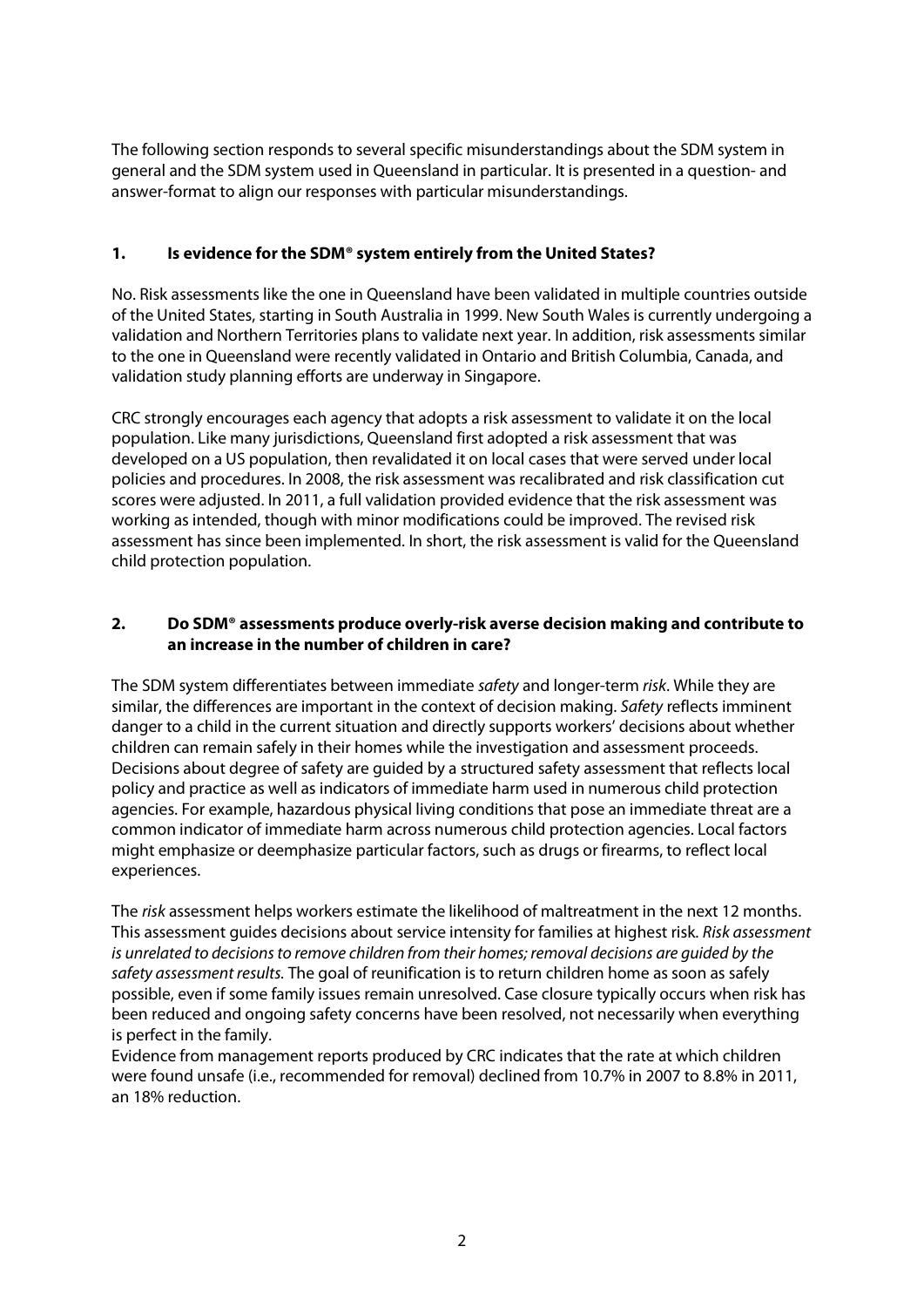# **3. Is group classification useful in child protection?**

Risk-based group classification is critical to targeting child protection agency resources to families who need them most; these are exactly the cases in which a child protection agency can have the most impact on reducing child abuse and neglect. As resources become scarcer, risk-based classification takes on additional importance as the agency is faced with difficult decisions about which families it can serve and the intensity of services. While the assessment helps inform this decision, the decision to involve the child protection agency lies with the worker assigned to the investigation and assessment. This decision incorporates the worker's specific knowledge, experience, and insight about the children and family in conjunction with results from the risk assessment to ultimately decide the course of action and the level of agency involvement with the family.

In addition to risk-based group classification, the SDM system includes child- and family-based assessments. The safety and the family strengths and needs assessments, for example, are casebased and reflect issues particular to the family being served.

## **4. Does the SDM® system add to administrative burden and detract from focus on the human service element?**

No evidence shows that the SDM system adds to administrative burden. The SDM system can reduce administrative costs because it allows CSS to target resources where they are most needed and can have the most impact. Also, the SDM assessments used by CSS can reduce the administrative burden by helping workers focus on factors proven to be most related to reabuse/re-neglect in Queensland. In a recent field test of an SDM risk assessment used in another Australian state, nearly all staff (94%, or 12 out of 13) indicated that it took the same or less time to complete than their previous methods of assessing family risk.

# **5. Can the SDM® system deal with complexity?**

The SDM system was developed specifically to function in the context of complex decision making in child protection. The SDM assessments aid decision makers as they analyse, weigh and synthesise a great deal of information about children and families. Too much information, however, can introduce 'noise' into the decision-making process, which in turn reduces the efficiency and quality of decisions. SDM assessments allow the worker to focus on information relevant to the decision, essentially separating information from noise and resulting in a more valid and reliable decision-making process. While the assessments may appear simple on the surface, asserting that the system is not able to 'deal with complexity' is simply incorrect.

# **6. Does the SDM® system undermine knowledge and skill?**

Use of SDM assessments in practice requires workers to have strong relationship, engagement and interviewing skills, and knowledge in a variety of content areas. These skills, combined with workers' knowledge, experience and insight about the children and family, are used in conjunction with the assessments to support valid and reliable decision making. The tools in no way undermine professional knowledge and skills; if implemented as designed, they should enhance professional knowledge and skills. For example, consider physicians, who arguably require among the highest degree of skill and knowledge to assess complex cases and situations. They benefit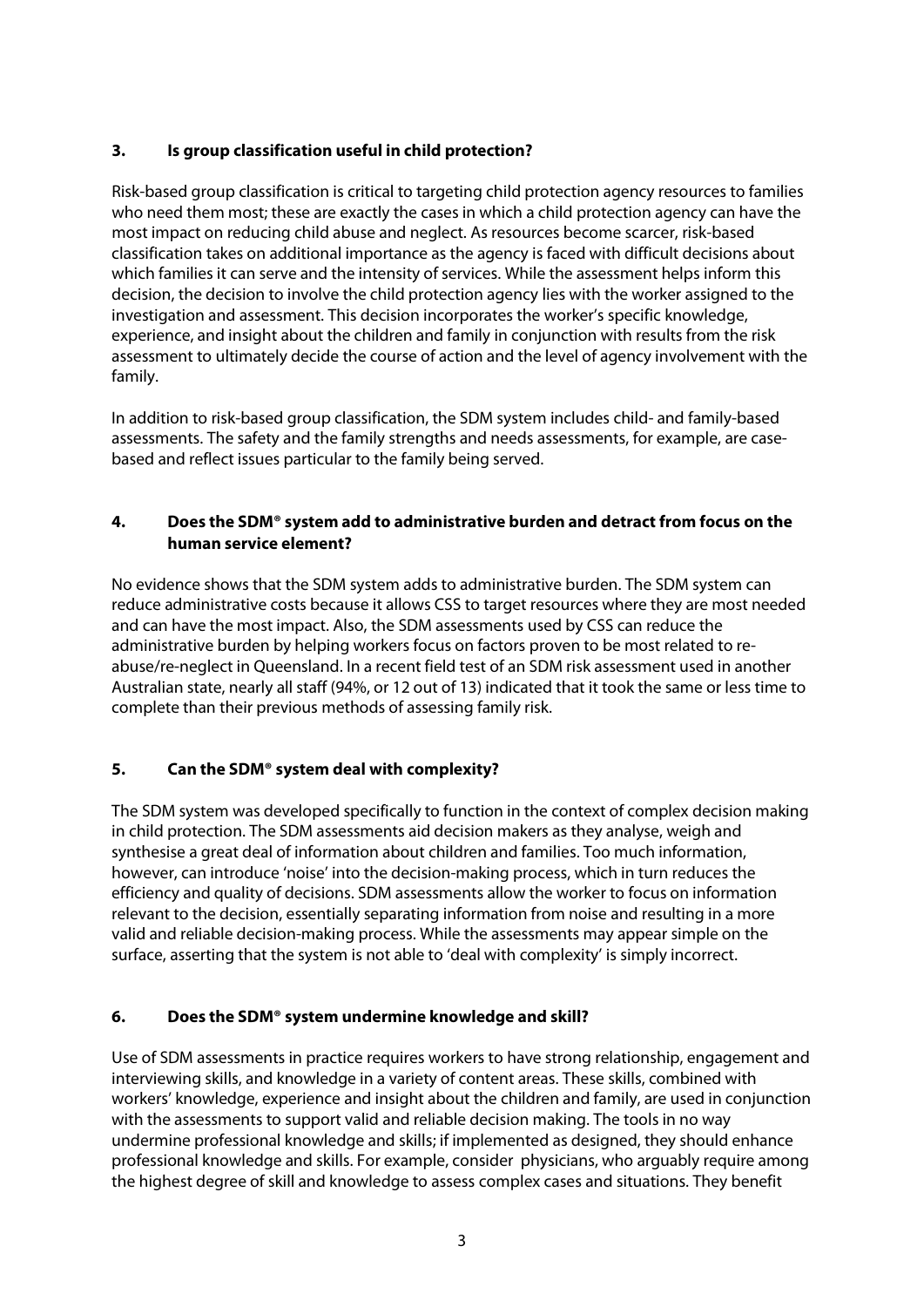from the availability and use of research-based screening assessments , diagnostic tests and instrumentation to reach accurate conclusions, interpret findings and translate the information into meaningful treatment plans.

### **7. What is the proper balance between professional judgement and structured tools?**

In the commission's discussion paper, the Australian Association of Social Workers in Queensland suggests that practitioners in Queensland rely too heavily on decision-making tools and this overreliance has 'contributed to a demise in the level of knowledge, judgement and expertise of staff who do not possess a strong assessment framework'.

This concern reflects implementation issues in Queensland. The SDM system, like any program or process, must be implemented with fidelity, including an understanding of the purpose of the tools at all levels of CSS. Until the issue of professional judgement vs. structured tools moves from an either/or paradigm to a both/and framework for best practice, the department will continue to struggle with effective implementation. Implementation issues can be resolved through ongoing education; training to weave the tools into strong, child- and family-based assessment practices; use of data to routinely monitor case activity and SDM assessment completion rates; and regular coaching and case conferencing/supervision for staff that promote critical thinking (e.g., how tool findings relate directly to case practice). Use of tools without integration of professional judgement poses risks to a social worker's capacity to engage effectively with families and to understand the harm within the family's broader circumstances. Use of professional judgement without integration of structured tools results in significant bias, high rates of inconsistency and inaccurate determinations of future risk. A strong practice model for child protection requires both professional judgement and structured assessments, along with a model of implementation support that competently addresses how to use the assessments in conjunction with strong family engagement and clinical assessment skills.

### **8. Is the SDM® system incident-based rather than a holistic assessment of circumstances and facts over time and over a number of abusive and neglectful episodes?**

SDM assessments are completed in a larger context of professional decision making that incorporates immediate circumstances related to the incident that led to the investigation and assessment as well as a family's history of abuse or neglect, involvement with the child protection agency and family characteristics that apply to historic and current functioning. For example, the risk assessment accounts for family history of involvement with child protection, whether a child had been injured in any previous event(s) and evolving issues related to a number of family characteristics such as mental health and criminality. It also includes incident-based evaluations such as whether the parent blames the child and/or justifies the abuse or neglect. Like the risk assessment, the following SDM assessments require a comprehensive assessment of family circumstances and history of contact with child protection.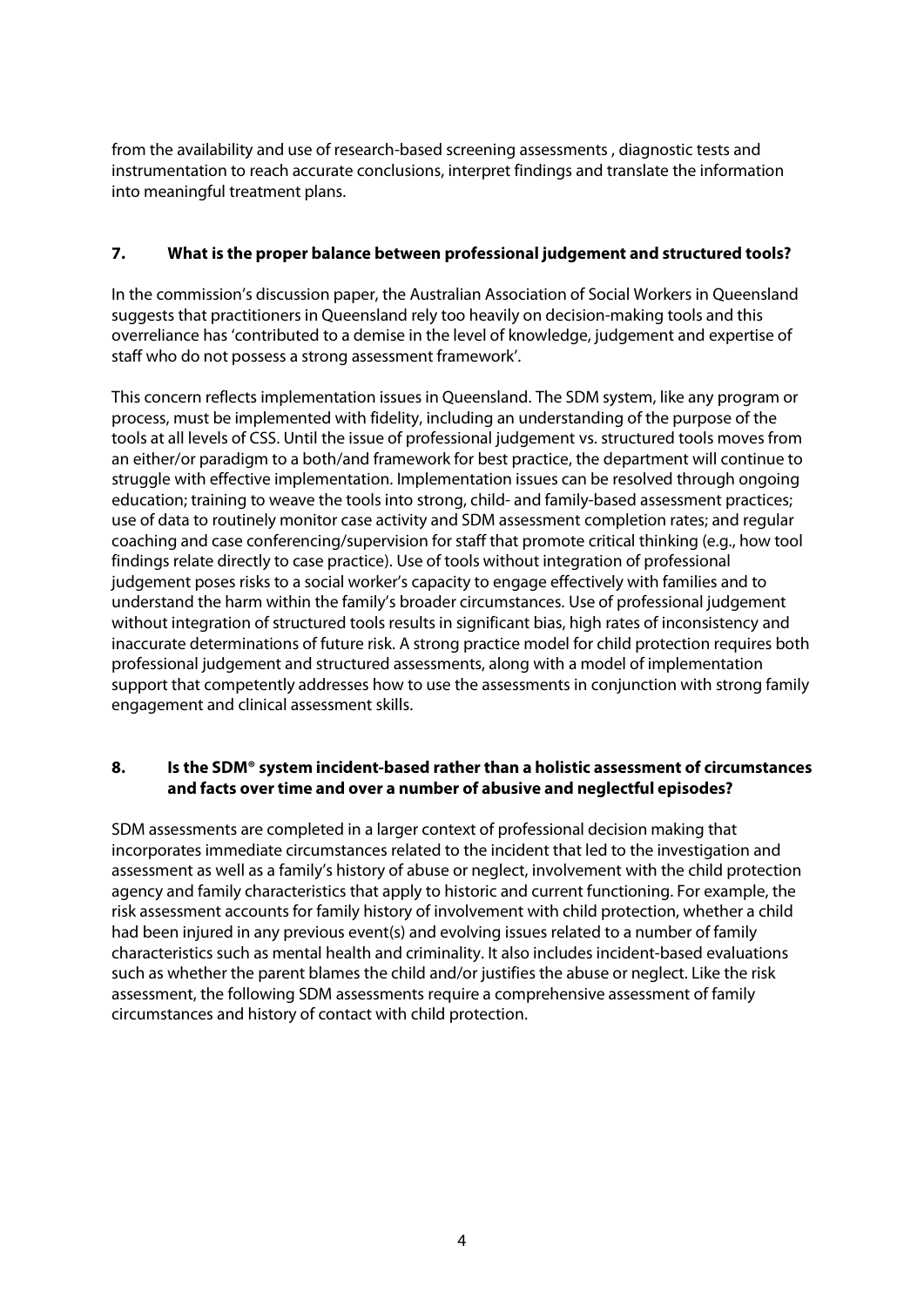| <b>SDM<sup>®</sup> Assessments at Critical Decision-Making Points</b> |                                                                                                                                                                                                                    |                                                                                                                                                                                           |                                                                                                                                                                              |
|-----------------------------------------------------------------------|--------------------------------------------------------------------------------------------------------------------------------------------------------------------------------------------------------------------|-------------------------------------------------------------------------------------------------------------------------------------------------------------------------------------------|------------------------------------------------------------------------------------------------------------------------------------------------------------------------------|
| <b>SDM®</b><br>Assessment                                             | <b>When to Use</b>                                                                                                                                                                                                 | <b>Timeframes</b>                                                                                                                                                                         | <b>Decision</b>                                                                                                                                                              |
| Screening<br>Criteria                                                 | For all concerns received<br>about children, including<br>unborn children and<br>excluding all matters of<br>concern (MOC)                                                                                         | Within 24 hours of<br>receiving the information                                                                                                                                           | Is this matter a notification<br>or child concern report?                                                                                                                    |
| <b>Response Priority</b><br>Assessment                                | For all notifications received<br>about children and unborn<br>children, excluding MOC                                                                                                                             | Within 24 hours of<br>receiving the information                                                                                                                                           | What is the appropriate<br>timeframe response for<br>the notification?                                                                                                       |
| Safety<br>Assessment                                                  | At the commencement<br>$\bullet$<br>of every I&A, excluding<br>MOC and unborn<br>children<br>When circumstances<br>$\bullet$<br>change during the open<br>case<br>At case closure                                  | At the first contact for an<br>I&A and the form to be<br>completed within 72 hours                                                                                                        | Can the child remain safely<br>in the home?<br>What does the child need<br>to be safe in the home?                                                                           |
| <b>Family Risk</b><br>Evaluation                                      | For all I&As, excluding MOC<br>and unborn children                                                                                                                                                                 | Incorporated into the I&A<br>process                                                                                                                                                      | Should there be ongoing<br>intervention to address<br>the risk in the family?<br>What are the required<br>service standards between<br>the CSO and child/family?             |
| Child Strengths<br>and Needs<br>Assessment                            | Prior to a family group<br>$\bullet$<br>meeting to develop a<br>case plan intervention<br>and parental agreement<br>(IPA) child protection<br>order (CPO)<br>Prior to each review of<br>$\bullet$<br>the case plan | Within 30 days of case<br>$\bullet$<br>opening<br>Prior to each review of<br>$\bullet$<br>the case plan-every<br>three months if IPA or<br>child is under 3 years,<br>or every six months | What child needs will be<br>addressed in the case<br>plan? What are the<br>relevant strengths that can<br>be helpful in addressing<br>identified needs?                      |
| Parental<br>Strengths and<br>Needs<br>Assessment                      | Prior to a family group<br>$\bullet$<br>meeting to develop a<br>case plan (IPA, CPO)<br>Prior to each review of<br>$\bullet$<br>the case plan where the<br>goal is reunification                                   | Within 30 days of case<br>$\bullet$<br>opening<br>Prior to each review of<br>$\bullet$<br>the case plan—every<br>three months if IPA or<br>child is under 3 years,<br>or every six months | What three priority<br>parental needs will be<br>addressed in the case<br>plan? What are the<br>relevant strengths that can<br>be helpful in addressing<br>identified needs? |
| <b>Family Risk</b><br>Re-Evaluation                                   | Prior to each review of a case<br>plan where the children are<br>in the home (support<br>service, IPA, CPO)                                                                                                        | Prior to each review of a<br>case plan-every three<br>months if IPA, support<br>service or child is under 3<br>years, or every six months                                                 | Will the in-home ongoing<br>intervention continue?                                                                                                                           |
| Family<br>Reunification<br>Assessment                                 | Prior to each review of a case<br>plan where at least one child<br>is out of the home and the<br>goal is reunification (CPO)                                                                                       | Prior to the review of a<br>case plan-every three<br>months if child is under<br>three years, or every six<br>months                                                                      | Should reunification occur,<br>should reunification<br>efforts continue or should<br>an alternative long-term<br>stable living arrangement<br>be pursued?                    |

Source: The Structured Decision Making® System in Child Protective Services, Policy and Procedures manual, Queensland Department of Child Safety, May 2012.